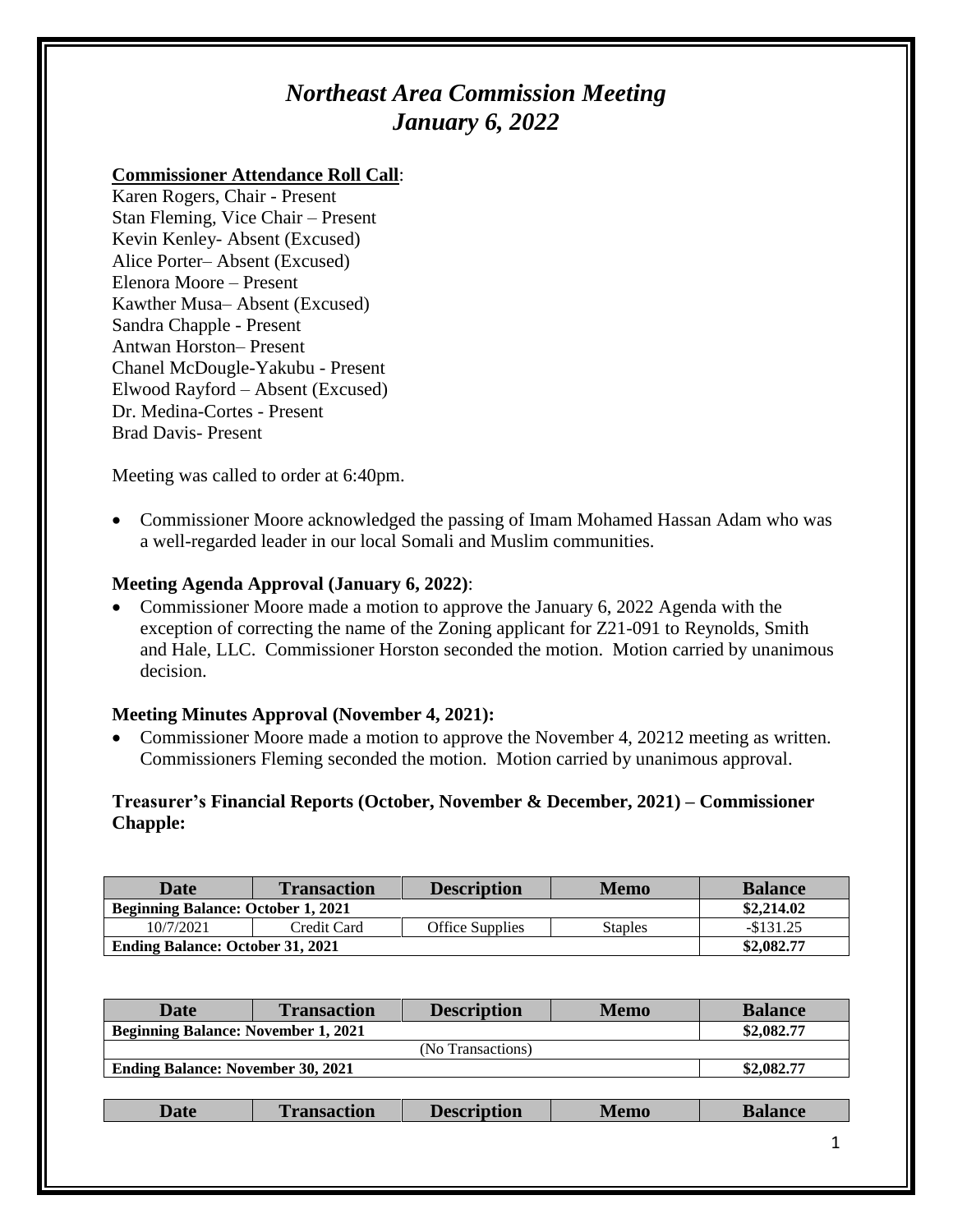| <b>Beginning Balance: December 1, 2021</b> | \$2,082.77  |                           |                  |              |
|--------------------------------------------|-------------|---------------------------|------------------|--------------|
| 12/31/2021                                 | Credit Card | PA System<br>Insurance    | Amazon           | $-$ \$36.54  |
| 12/31/2021                                 | Credit Card | Portable PA System        | Amazon           | $-$ \$268.70 |
| 12/29/2021                                 | Credit Card | <b>Business Cards</b>     | Overnight Prints | $-$136.97$   |
| 12/27/2021                                 | Credit Card | Cartridge Drum &<br>Toner | <b>Staples</b>   | $-$ \$210.98 |
| <b>Ending Balance: December 31, 2021</b>   | \$1,429.58  |                           |                  |              |

• Commissioner Davis made a motion to approve the October, November & December, 2021 Treasurer Reports as presented. Commissioner Moore seconded the motion. Motion carried by unanimous approval.

# **Introduction of new Community Liaison Officer (CLO) – Officer Rodney Reed:**

 Officer Reed provided our precinct crime stats consisting predominantly of car thefts; he also answered questions from attendees

## **Guest Presentation (Agler Road Bridge project update):**

- Edwin Herrick- Bridge Engineer (Franklin County Engineer's Office)
	- $\triangleright$  Agler Road bridge is a cooperative project (City of Columbus Parks & Recreation and the Franklin County Engineer's Office)
	- $\triangleright$  Project funded by MORPC (primarily replacing bridge beams \$6M)
	- $\triangleright$  Hopefully this construction will last for 75 years
	- Designed to connect the Alum Creek trail to the Agler Road bridge
	- $\triangleright$  Goal is to have project completed by the end of 2022

# **Zoning and Variance Presentations/Reports (Elenora Moore, Zoning Chair)**

- Z21-087 3573Agler Rd., 43219 Rezoning Application (D. Hodge-Underhill Hodge, LLC)
	- $\triangleright$  Commissioner Moore made a motion to approve this rezoning application. Commissioner Davis seconded the motion. Motion carried by unanimous approval.
- CV21-112 3575 Agler Rd., 43219 Council Variance Application (D. Hodge-Underhill Hodge, LLC)

 $\triangleright$  Commissioner Moore made a motion to approve this rezoning application. Commissioner Davis seconded the motion. Motion carried by unanimous approval.

- Z21-090 1500 Airpointe Dr., 43219 Rezoning Application (Reynolds, Smith & Hale, LLC)  $\triangleright$  Commission agreed to table approval of this application; will return to the January 18<sup>th</sup> Zoning meeting for further discussion. Commission also granted approval for the Zoning Committee to approve this application if there is mutual agreement after the additional discussion
- CV21-119 1500 Airpointe Dr., 43219 Council Variance Application (Reynolds, Smith & Hale, LLC)
	- $\triangleright$  Commission agreed to table approval of this application; will return to the January 18<sup>th</sup> Zoning meeting for further discussion. Commission also granted approval for the Zoning Committee to approve this application if there is mutual agreement after the additional discussion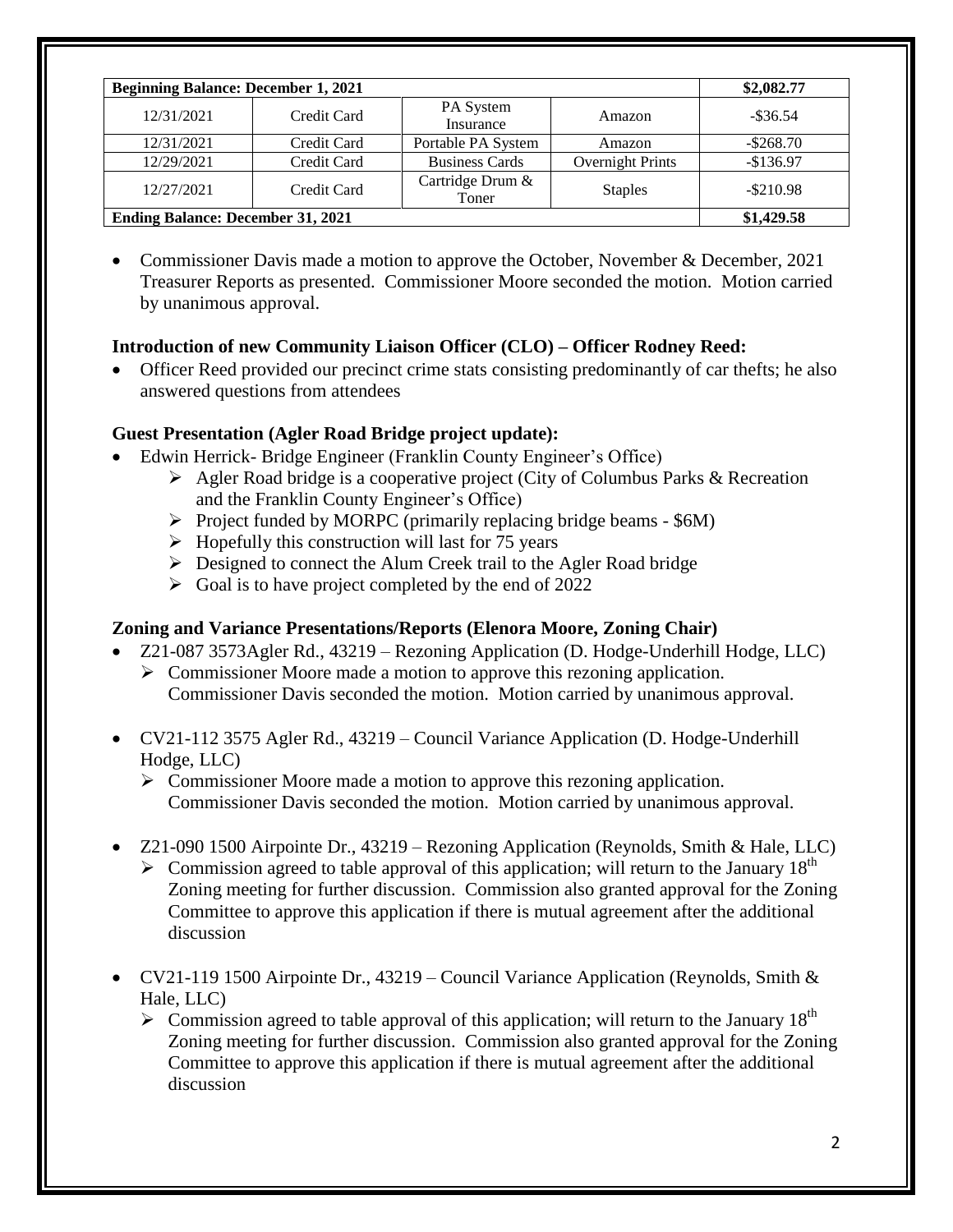- BZA21-157 4150-4207 Worth Ave., 43219 Special Permit Application (Kelly Shepard-DHL Express)
	- $\triangleright$  Commissioner Moore made a motion for the Zoning Committee to make the decision to extend DHL Express services for an additional 2 years at the January  $18<sup>th</sup>$  Zoning Committee. Commissioner Davis seconded the motion. Motion carried by unanimous approval
- Demo 22146244 2145 Stelzer Rd., 43219 Demolition Permit (Information only-no presentation)
	- $\triangleright$  Commissioner Moore shared a list of demolitions on Stelzer Road (same block)

# **City of Columbus Representatives Update**

- City Attorney's Office: Assistant City Attorney Sarah Pomeroy:
	- o Reviewed all matters that her office coordinates
	- o Question: Can we restrict a liquor permit request? Answer: No, but we can make an area/district dry
- Neighborhood Program Specialist: De Lena P. Scales (Department of Neighborhoods):
	- o Reviewed general information about her role
	- o Her office hours occur 10 am -2 pm daily by appt only (virtual or in person)
	- o Her goal is to resolve issues for the residents in the Northeast Area and to work with the area Commissioners
	- o Our community social worker for this area is Munda Abdi
	- o 1/17/2022 MLK March (4:30-5:30 pm starting from City Hall)

# **Old Business – Karen Rogers, Chair**

- November 4, 2021 Meeting Agenda modifications:
	- o New Zoning member Introductions (Critty Buenconsejo and Donna Rutledge)
	- o CPD Officer Alesia Zacher (South Linden Liaison) informational presentation
	- o Stanley Gates (Direct of Community Engagement) presentation
		- Commissioner Moore made a motion to amend the November 4, 2021 meeting minutes with the proposed modifications. Commissioner Davis seconded the motion. Motion carried by unanimous approval

# **New Business – Karen Rogers, Chair**

- Floor motions and voting for 2022 Officer positions (Chair, Vice Chair, Zoning Chair, Treasurer and Secretary):
	- o Vice Chair nomination: Stan Fleming (Accepted)
		- $\triangleright$  Approved by unanimous vote
	- o Treasurer nomination: Sandra Chapple (Accepted)
		- $\triangleright$  Approved by unanimous vote --effective May 2022
	- o Secretary nomination: Chanel McDougle-Yakubu (Accepted)
		- $\triangleright$  Approved by unanimous vote --effective May 2022
	- o Chair nomination: Karen Rogers (Accepted)
		- $\triangleright$  Approved by unanimous vote
	- o Zoning Chair: Elenora Moore (Accepted)
		- $\triangleright$  Approved by unanimous vote